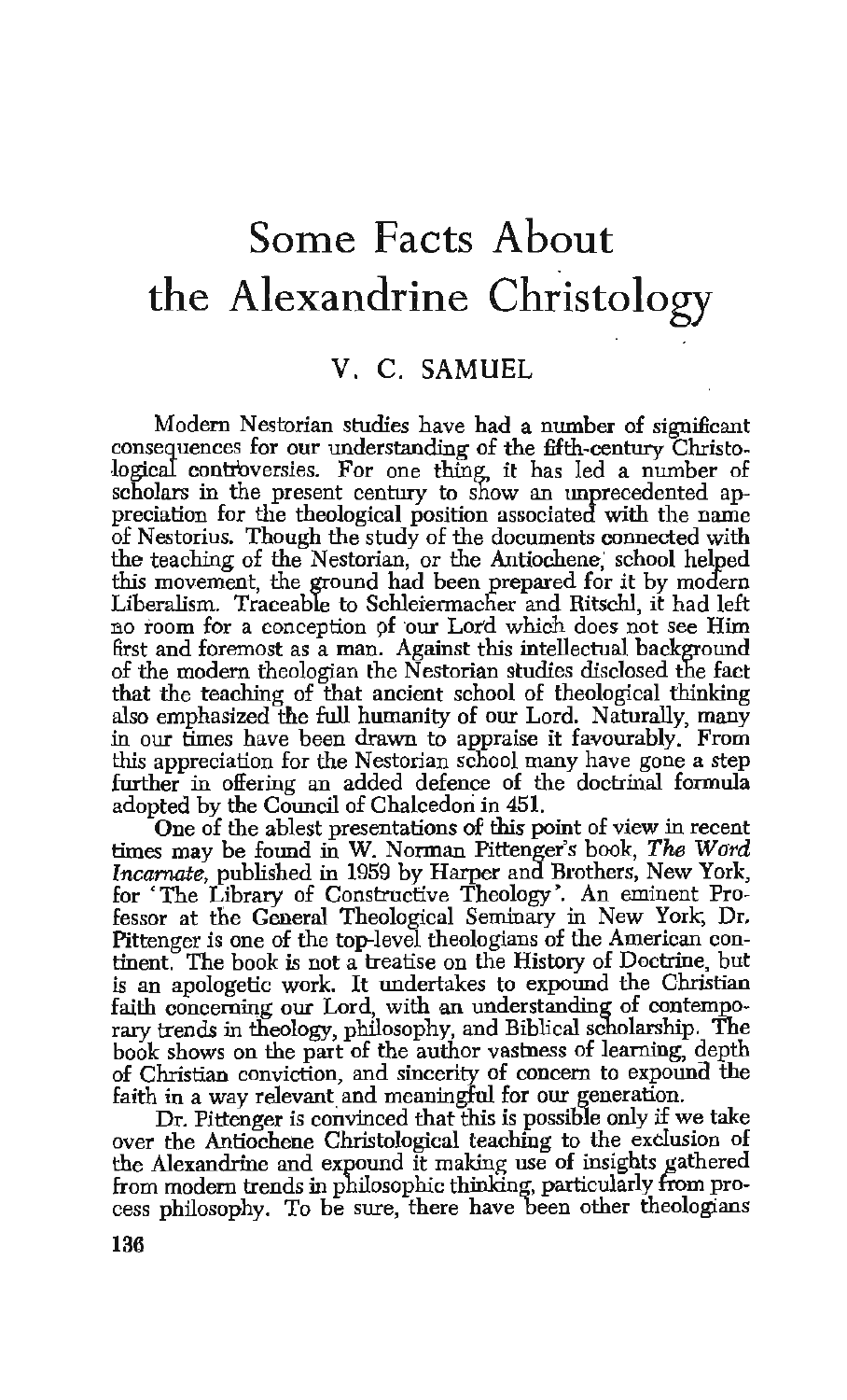besides Dr. Pittenger who have employed the same intellectual tool to interpret the doctrine of the Person of our Lord. Dr. Pittenger is conversant with their works and even comments on some of them. But between most of them and him there *is* one significant difference. Whereas the latter claims to employ the Antiochene teaching, at least some of the former stand in the Alexandrine tradition. William Temple, for instance, in his *Christus V eritas,* while discussing Christology along similar lines, expresses the method which he has adopted. 'Plainly', he writes, 'the position indicated is that which was formulated by Leontius of Byzantium with the tenns adjusted to modem usage.'1 For Dr. Pittenger, not only Leontius, the sixth-century Chalcedonian theologian of the Alexandrine theological persuasion, but even Cyril, the greatest Alexandrine theologian of the fifth century, himself has not really avoided the danger of docetism.

hetally avoided the dimensional the Decetism. *Dr. Pittenger's Criticism of the Alexandrine Christology.*-In one place Dr. Pittenger admits that the Alexandrine and the Antiochene are two legitimate ways of thinking on the Person of our Lord, and that each of them will have adherents and admirers all the time. For himself, he says, he has chosen to be on the Antiochene side.<sup>2</sup> But the fairness evinced in this instance is not followed up anywhere else. For on all other occasions when he refers to the Alexandrine teaching he is very critical of it.

His chief criticism of the Alexandrine position is that it shows no real interest in the human nature of our Lord. So he writes :

St. Cyril of Alexandria-saint, certainly, only by his traditional title<sup>3</sup> -with all his zeal for what he conceived to be the orthodox teaching about our Lord, seems to have taken<br>an attitude towards human nature which made it impossible, despite his verbal insistence on its reality, for it to have any really adequate place in the person of Christ. Some of the spokesmen for the monophysite Christology, which was in a deep sense at one with Cyril's view, would. appear to have been moved not only by an interest in maintaining the unity of Christ's person as against what they conceived to be the dualism which Chalcedon affirmed, hut also by a feeling that it was somehow unworthy of Christ to think of him as having two natures, one of them human in the most utterly complete sense.4

This certainly is a strong statement. Two emphases in it should be specially noted. In the first place, Dr. Pittenger argues that Cyril of Alexandria had 'taken an attitude towards human nature

<sup>&</sup>lt;sup>1</sup> Christus Veritas, Macmillan, London, 1954, p. 149.<br><sup>2</sup> The Word Incarnate, pp. 12-13.<br><sup>2</sup> These words remind us of what Friedrich Loofs had written long ago.<br><sup>4</sup> More than the heretic Nestorius', he writes, 'the "saint ly Cyril is to be held responsible for the Nestorian controversy' (Nestorius, Cambridge, London, 1914, p; 41). . • Pittenger, op. cit., p. 7.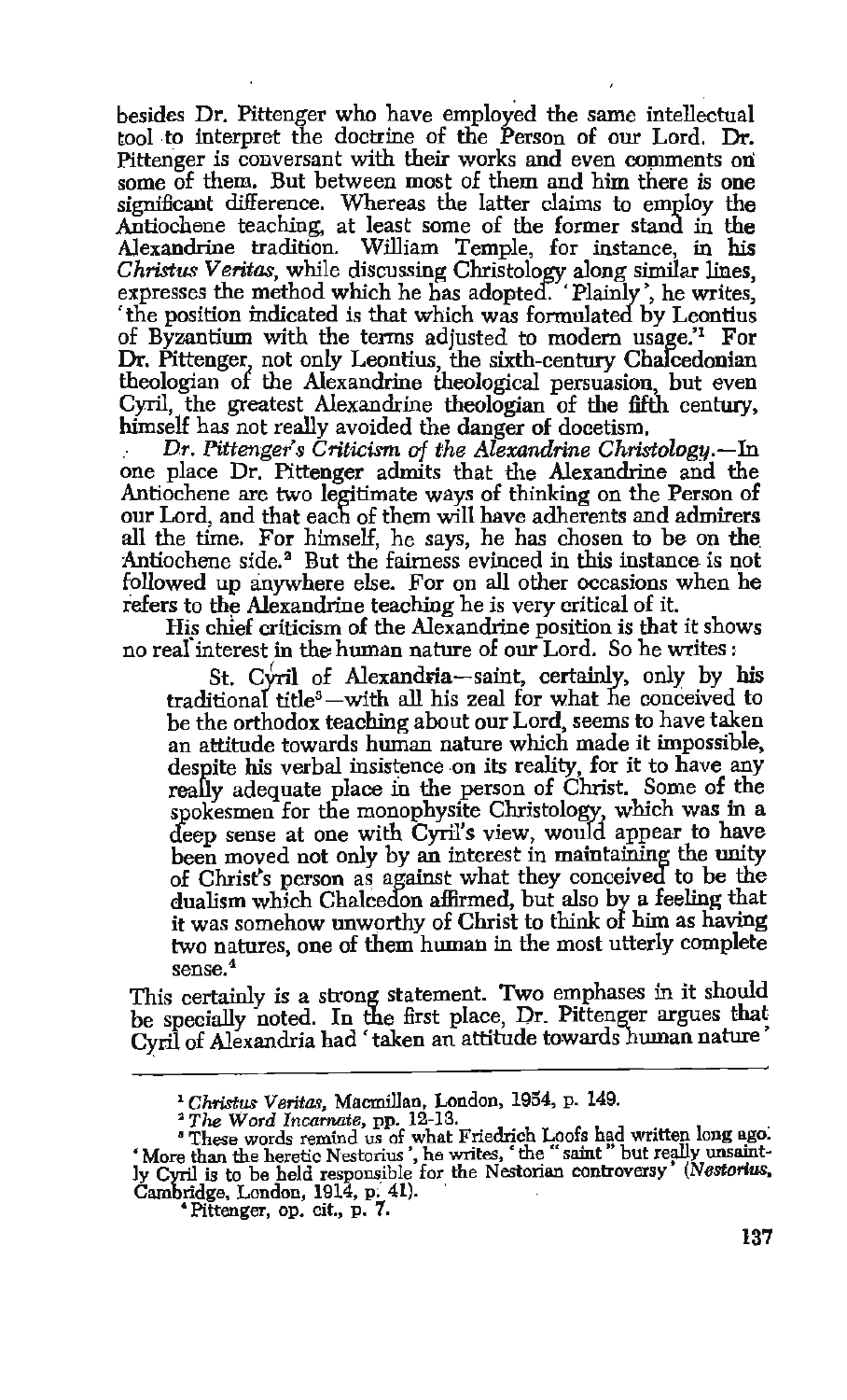which made it impossible for him to assign to it 'any really adequate place in the person of Christ'. Secondly, 'the spokesmen for the monophysite Christology' objected to the Chalcedonian phrase in *two natures* not merely because of their ·insistence on the unity of Christ's Person, but also on account of the feeling that it was unworthy of Christ to have a human nature 'in the most utterly complete sense'. These words, to be sure, are too sweeping, and Dr. Pittenger softens them a bit as he continues : 'To state it thus', he adds, 'is to run the risk of being charged with a simplification, even a misreading, of history, yet I believe that one may read between the lines and discern just this kind of feeling of distrust of human nature', .

The question, however, still remains unanswered, namely: Where are the lines between which one can see these ideas? For, in spite of all these damaging criticisms of the Alexandrine teaching, Dr. Pittenger's book does not show them. Yet the charge is repeated in several places besides the one noted above. 5

As already shown, Dr. Pittenger is an admirer of the Antiochene emphasis in Christology. He refers to the teaching of Theodore of Mopsuestia (who died *c.* 428) to make his point. Referring to F. A. Sullivan's work, The Christology of Theodore of *Mopsuestia, 1957,* Dr. Pittenger brings out the teaching of the great Antiochene theologian. In Christ there is

' an inhabitation ' of the ' divine nature' or of God in ·hunian nature or in man which is ' superior in duration and in degree, but not in essential character, to that . . . which characterizes the inhabitation of God by "good pleasure" *(eudokia)* in ... saints '. This superiority in ' duration ' is found ' because the union, in the case of the *homo assumptus* [as Theodore consistently calls the manhood of Jesus, . . . ], begins at the moment of his formation in the womb'; it is 'superior in degree, for the grace granted to the *homo assumptus* was to redound to the benefit of all men ; his victory over sin was to win salvation for all'... The 'unity' of the divine and human in Christ is in 'worship and honour' ... , but it is also a 'unity in a *prosopon'* in that it is a unity which is 'moral and dynamic '.

This interpretation of the Person of Christ came to be censured by the Church on the ground that the unity of His Person affirmed by it is inadequate. On this point, as Dr. Pittenger notes, Father Sullivan, the author of the work on the theology of Theodore, agrees with the traditional iudgement. But Dr. Pittenger thinks that the exposition of Theodore is not only adequate, but that a better cannot be even possible.<sup>6</sup>

Dr. Pittenger feels uneasy not only about the Alexandrine teaching but also about orthodox Christology in general. Thus in

<sup>•</sup> Pittenger, op. cit., pp. 10, 89, 94, 129, etc. • *Ibid.,* p. 90.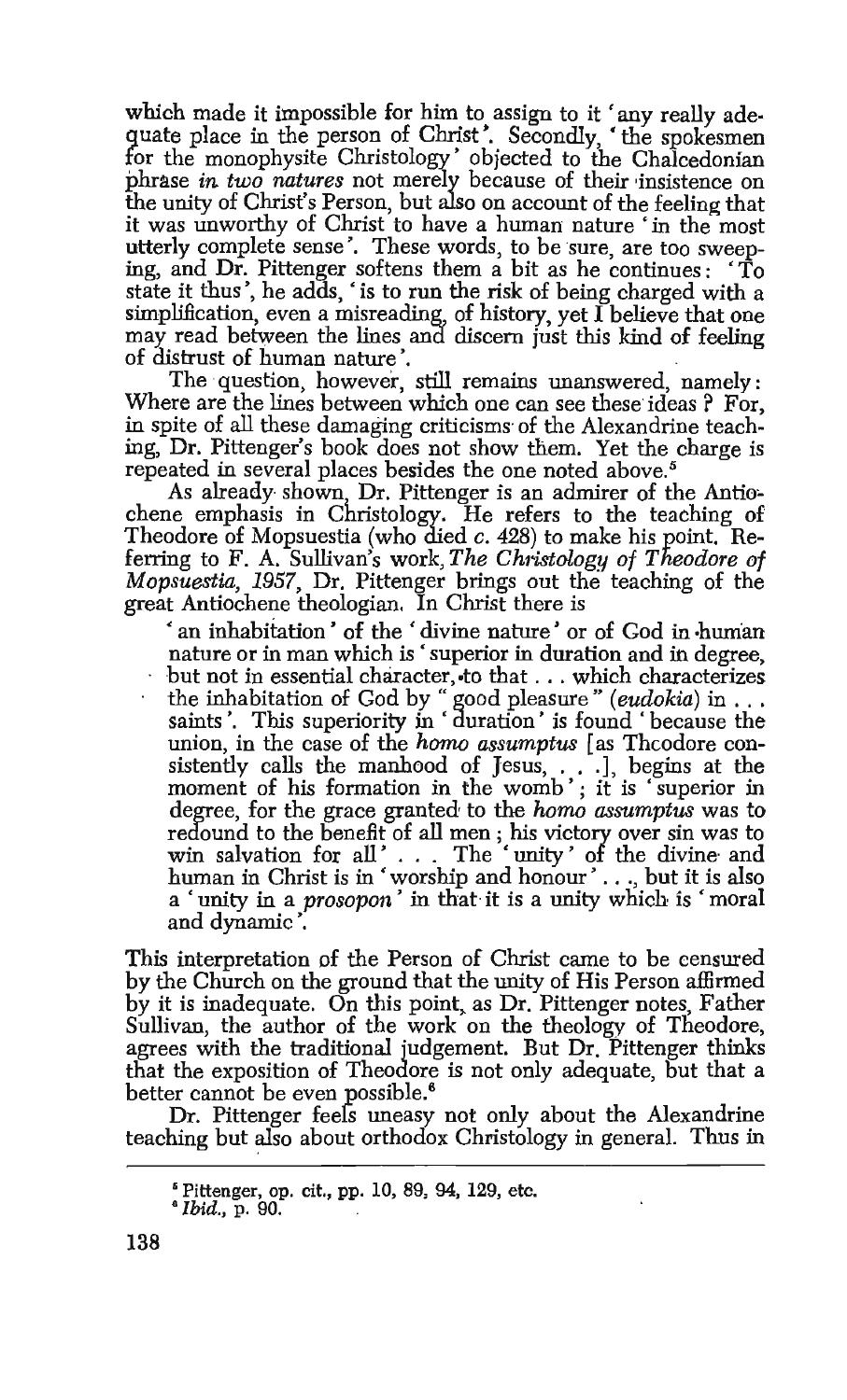his opinion ' a fundamental difficulty with the Christology of the patristic age is that while in word it asserted the reality of the humanity of Jesus Christ, in fact it did not take that humanity with sufficient seriousness '. But the Ebionites, ' such condemned "heretical" theologians as Paul of Samosata ', and the Antiochenes maintained it. Although at Chalcedon ' the excesses of the Alexandrine teaching were somewhat restrained', '" orthodox" Christology' subsequently 'tended toward an impersonal humanity which is, I believe, no genuine humanity at all'.<sup>7</sup>

*Two Comments.* $-(a)$  The theory of impersonal humanity, which Dr. Pittenger rightly criticizes, was developed by a group of men within the sixth-century eastern Chalcedonian ecclesiastical body, who tried to make out that that had been the teaching of Cyril of Alexandria. But Severus of Antioch, the sixthcentury non-Chalcedonian theologian, himself an admirer of Cyril~ most vehemently criticized the attempt in his work, *Contra Grammaticum.* Severus challenged both the ascription of the theory to Cyril and the theory itself. It was most probably after the time of Severus that Leontius of Byzantium, a spokesman of that group. improved on it by his theory of *enhypostasia,* which tried to make out that the impersonal (or the *anliypostatic)* humanity assumed' by God the Word in the Incarnation became personal in (or *enhypostatic)* His own Personality (or *H!fpostasis),* a theory which Dr. Pittenger is 'not persuaded 'that it 'does not mean *anhypos*tasia<sup>'</sup>.<sup>8</sup> The fact to be noted here is that the theory neither of *anhypostasia* nor of *enhypostasia* marks the best in the development of the Alexandrine Christology in ancient times.

(b) Theodore of Mopsuestia speaks of a continuity between· Jesus Christ and other men. What he means· by it needs a word of explanation. In a life led in obedience to God man comes into a kind of union with the Creator, which Theodore characterizes as 'the inhabitation of God by "good pleasure" (εύδοκία)'; this is referred to by both the Alexandrines and the Antiochenes<br>as ' union in *Prosopon'* or *Prosopic union*. In the opinion of the Alexandrines the union of God and man in Jesus Christ is not merely *·prosopic,* but it is *hypostatic.* But for the Antiochenes *hypostatic union* is not possible ; so they insist on *prosopic union.* 

A Quick Glance into the Position of Dr. Pittenger.-Dr. Pittenger says very clearly that his own exposition is an elaboration of the Antiochene teaching. Broadly speaking, two emphases in his interpretation will justify his belief. In the first place, he is quite insistent that Jesus was a man, fully and really. What is required for this emphasis is the affirmation that Jesus had a human consciousness. 'Unless he had a human consciousness, he was not a man.' 9 No affirmation of our Lord's divinity should lead us away from this great Christian truth. This is an emphasis

<sup>&#</sup>x27; Pittenger, op. cit., p. 89. • *Ibid.,* p. 93. . • *Ibid.,* p. 10.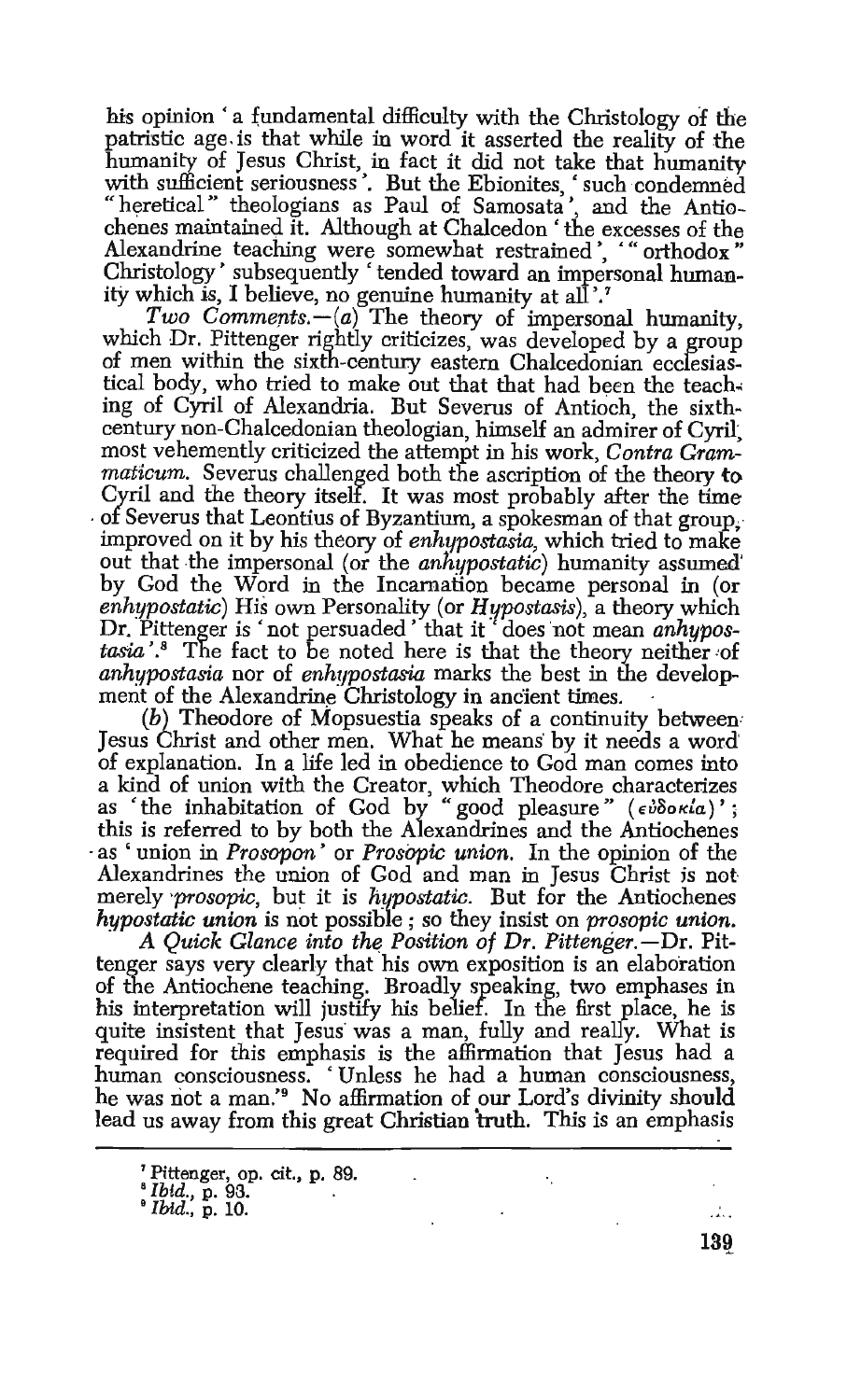which the Antiochene theory of *prosopic union* does make explicit ; whereas the' Alexandrine phrase, *hypo8tatic union,* cannot be so clear on that. Secondly, the Antiochene emphasis on a continuity between Jesus and God the Word on the one hand and every man and God on the other is taken over *by* Dr. Pittenger

But as regards the second, Dr. Pittenger goes very definitely beyond the admissions of the Antiochene theologians. For he identifies the *Nisus* (namely the Principle which, according to process philosophy, operates itself within the evolving world and produces emergents, or new evolutes which cannot be explained in the light of earlier evolutes) with the Second Person of the Holy Trinity. The *Nisus* operates itself behind the various levels of reality as also within the entire created realm. It is its presence and operation that makes the emergence of new levels of reality possible. Jesus Christ, affirms Dr. Pittenger, is the highest evolute; He is the most definitive emergent. In this way he is able to say about our Lord that He is on the one hand continuous with the rest of the created world, and on the other unique.

For an interpretation of this kind the traditional language of • Son' with reference to the Second Person of the Holy Trinity is not indispensable. So in agreement with Dr. Cyril Richardson, Dr. Pittenger maintains that the word means ' God in action' and may be referred to as' Logos or Word, or best of all God Self Expressive', Thus it is a kind of Logos Christology that Dr. Pittenger is endeavouring to work out.

*The Real Issue . between the Alexandrine and the Antiochene Emphases.-The* ablest Alexandrine theologian of the fifth century, Cyril was a voluminous writer, a great deal of whose literary productions have come down to us. It is a pity that no modem scholar has undertaken a comprehensive study of Cyril's theology. Three of his short statements on the faith have been included with English translations in T. H. Bindley's *Oecumenical Documents of the Faith* a work with which Dr. Pittenger is . conversant. In his second and third letters to Nestorius, namely two of the three documents referred to above, Cyril insists that *prosopic union* is not adequate and argues that *hypostatic union* is indispensable to conserve the faith. 'For our sakes and for our salvation', affirms Cyril, 'the Word united humanity to Himself *hypostatically* and came forth from a woman'. This is the emphasis of the Creed, argues Cyril, but it is being jeopardized by the Antiochene assertion of *prosopic union.* That Cyril had understood the Antiochene position is clear even from Dr. Pittenger's own reference to the Christology of Theodore of Mopsuestia. For it says that Jesus Christ had, from the first moment of HIS existence in ·the womb as a child, a *prosopic union* with God. In other words the issue between the two ways of thinking lay in the ideas of union which each side held. Objecting to the adequacy of seeing in *prosopon* the locus of union, Cyril insisted that it lay in *hypostasis*. The union of the nature, he says, is not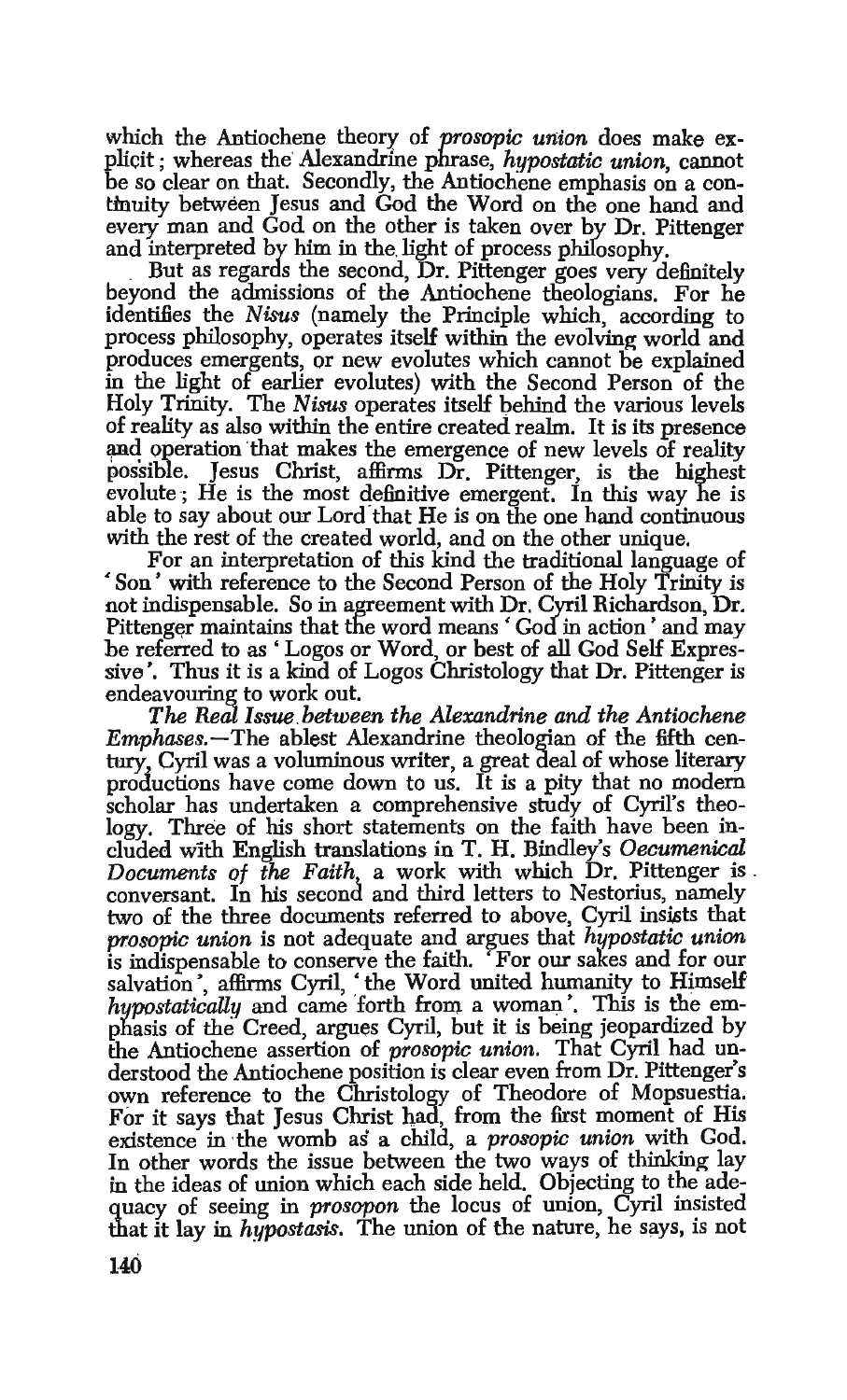their conjunction, but something far more deeply and inwardly

It is certainly true that the Alexandrine Christology has not been properly understood; in fact it has often been misunderstood both by those who accept jt and by those who reject it. In treating it the Chalcedonian as well as the non-Chalcedonian versions of it should be taken into consideration. As already noted, the latter's position was neither *anhypostasia* nor *enhypostasia.* At the same time they maintained an emphasis concerning *hypostatic union,* which may be indicated with reference to two non-Chalcedonian theologians of the sixth century. One of them, Severus of Antioch, writes : 10

The Only-begotten Son of God became of the same substance with us and was united *hypostatically* to one flesh animated with a rational soul. By reason of this the entire human *ousia* and the race became united in love to the divine nature, to which formerly it had been opposed. On account of this, as it is written, we became partakers of the divine nature, having been made worthy of the original harmony. As by participation, we obtained divine gifts and immortality which had been lost to us by means of the trespass of Adam.

The other theologian to be quoted is Philoxenos of Mabug, who writes:  $11$ 

He [God] formed Adam and breathed in him the breath of life, and he became man, a living soul-outside the Personality of God, it should be noted. But now it is not like that, for in God Himself the nature of man has been created anew.

There is not the slightest indication in these passages that their writers had any distrust of the human nature with reference to our Lord. On the contrary they were concerned to make a. significant emphasis. *Prosopic union* represents the relation between God and man, vouchsafed to Adam in the beginning. But because of the fall it became impossible for man to enjoy it, least of all to restore himself to his original status by his own efforts. In the face of this human predicament God acted to bring him back to the state from where he had fallen. Since man could not keep the gift of *prosopic union,* which had been granted to him in the beginning, a renewal of it in Jesus of Nazareth was not sufficient to guarantee his salvation. So in His infinite love God estab-<br>lished hypostatic union of the Word with humanity in Jesus Christ, and opened up the way through Him as the Mediator for the whole human race to have *prosopic union* with Himself.

The real difference between the Alexandrine and the Antiochene positions did not lie in the supposed fact that the

141

<sup>&</sup>lt;sup>10</sup> Contra Grammaticum I (Syriac), p. 200. The expression 'united in love' in the passage should be noted. Because of the *hypostatic union*, the entire human race has been united in love, or brought into *prosopic union*, with God. *Cod. i Essay on the Trinity and the Incarnation (Syriac), p. 38.*